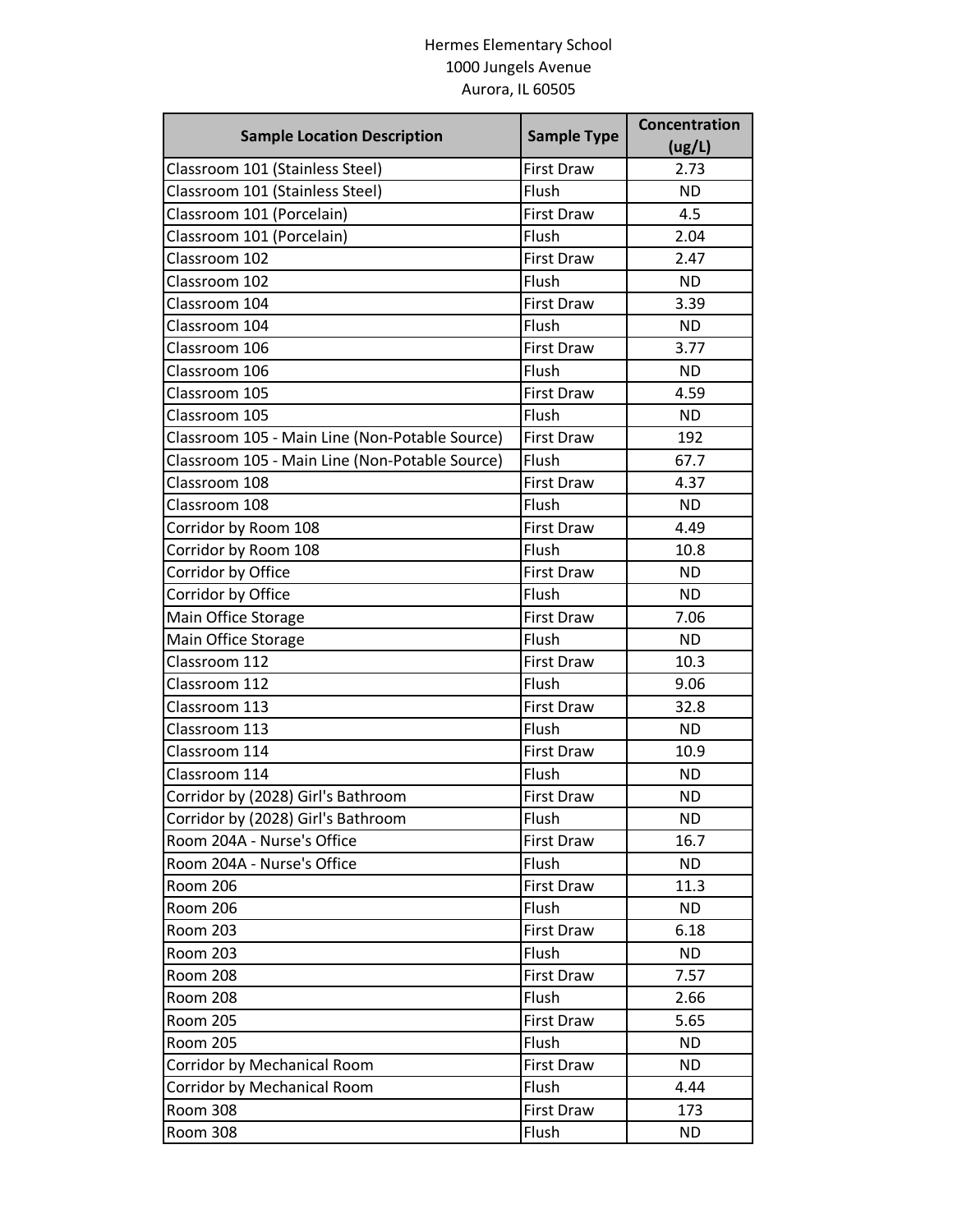## Hermes Elementary School 1000 Jungels Avenue Aurora, IL 60505

| <b>Sample Location Description</b>                            | <b>Sample Type</b> | Concentration |
|---------------------------------------------------------------|--------------------|---------------|
|                                                               |                    | (ug/L)        |
| <b>Room 309</b>                                               | <b>First Draw</b>  | 32            |
| <b>Room 309</b>                                               | Flush              | 5.17          |
| <b>Room 310</b>                                               | <b>First Draw</b>  | 61.1          |
| <b>Room 310</b>                                               | Flush              | 30.3          |
| Classroom 311                                                 | <b>First Draw</b>  | 66.6          |
| Classroom 311                                                 | Flush              | 56.5          |
| Corridor by Room 312                                          | <b>First Draw</b>  | <b>ND</b>     |
| Corridor by Room 312                                          | Flush              | <b>ND</b>     |
| Classroom 312                                                 | <b>First Draw</b>  | 56.8          |
| Classroom 312                                                 | Flush              | 34.7          |
| Corridor by (503A) Boy's Bathroom (Stainless Steel First Draw |                    | <b>ND</b>     |
| Corridor by (503A) Boy's Bathroom (Stainless Steel]Flush      |                    | <b>ND</b>     |
| Corridor by (503A) Boy's Bathroom (Painted Face)              | <b>First Draw</b>  | <b>ND</b>     |
| Corridor by (503A) Boy's Bathroom (Painted Face)              | Flush              | <b>ND</b>     |
| Room 504 - Staff Lounge                                       | <b>First Draw</b>  | <b>ND</b>     |
| Room 504 - Staff Lounge                                       | Flush              | <b>ND</b>     |
| Classroom 506                                                 | <b>First Draw</b>  | <b>ND</b>     |
| Classroom 506                                                 | Flush              | <b>ND</b>     |
| Classroom 505                                                 | <b>First Draw</b>  | <b>ND</b>     |
| Classroom 505                                                 | Flush              | <b>ND</b>     |
| Classroom 507                                                 | <b>First Draw</b>  | 29.2          |
| Classroom 507                                                 | Flush              | <b>ND</b>     |
| Classroom 508                                                 | <b>First Draw</b>  | <b>ND</b>     |
| Classroom 508                                                 | Flush              | <b>ND</b>     |
| Classroom 509                                                 | <b>First Draw</b>  | 9.23          |
| Classroom 509                                                 | Flush              | 5.76          |
| Classroom 510                                                 | <b>First Draw</b>  | 4.56          |
| Classroom 510                                                 | Flush              | 2.24          |
| Classroom 306                                                 | <b>First Draw</b>  | 28.8          |
| Classroom 306                                                 | Flush              | 3.22          |
| Classroom 304                                                 | First Draw         | 7.63          |
| Classroom 304                                                 | Flush              | <b>ND</b>     |
| Corridor by Rooms 302B/302C (Higher)                          | First Draw         | <b>ND</b>     |
| Corridor by Rooms 302B/302C (Higher)                          | Flush              | <b>ND</b>     |
| Corridor by Rooms 302B/302C (Lower)                           | First Draw         | <b>ND</b>     |
| Corridor by Rooms 302B/302C (Lower)                           | Flush              | <b>ND</b>     |
| Room 301 - Gymnaisum (Higher)                                 | <b>First Draw</b>  | <b>ND</b>     |
| Room 301 - Gymnaisum (Higher)                                 | Flush              | <b>ND</b>     |
| Room 301 - Gymnaisum (Lower)                                  | <b>First Draw</b>  | <b>ND</b>     |
| Room 301 - Gymnaisum (Lower)                                  | Flush              | <b>ND</b>     |
| Room 301A - Kitchen (Right Faucet)                            | First Draw         | <b>ND</b>     |
| Room 301A - Kitchen (Right Faucet)                            | Flush              | ND.           |
| Room 301A - Kitchen (Left Faucet)                             | First Draw         | 2.51          |
| Room 301A - Kitchen (Left Faucet)                             | Flush              | 2.3           |
|                                                               |                    |               |